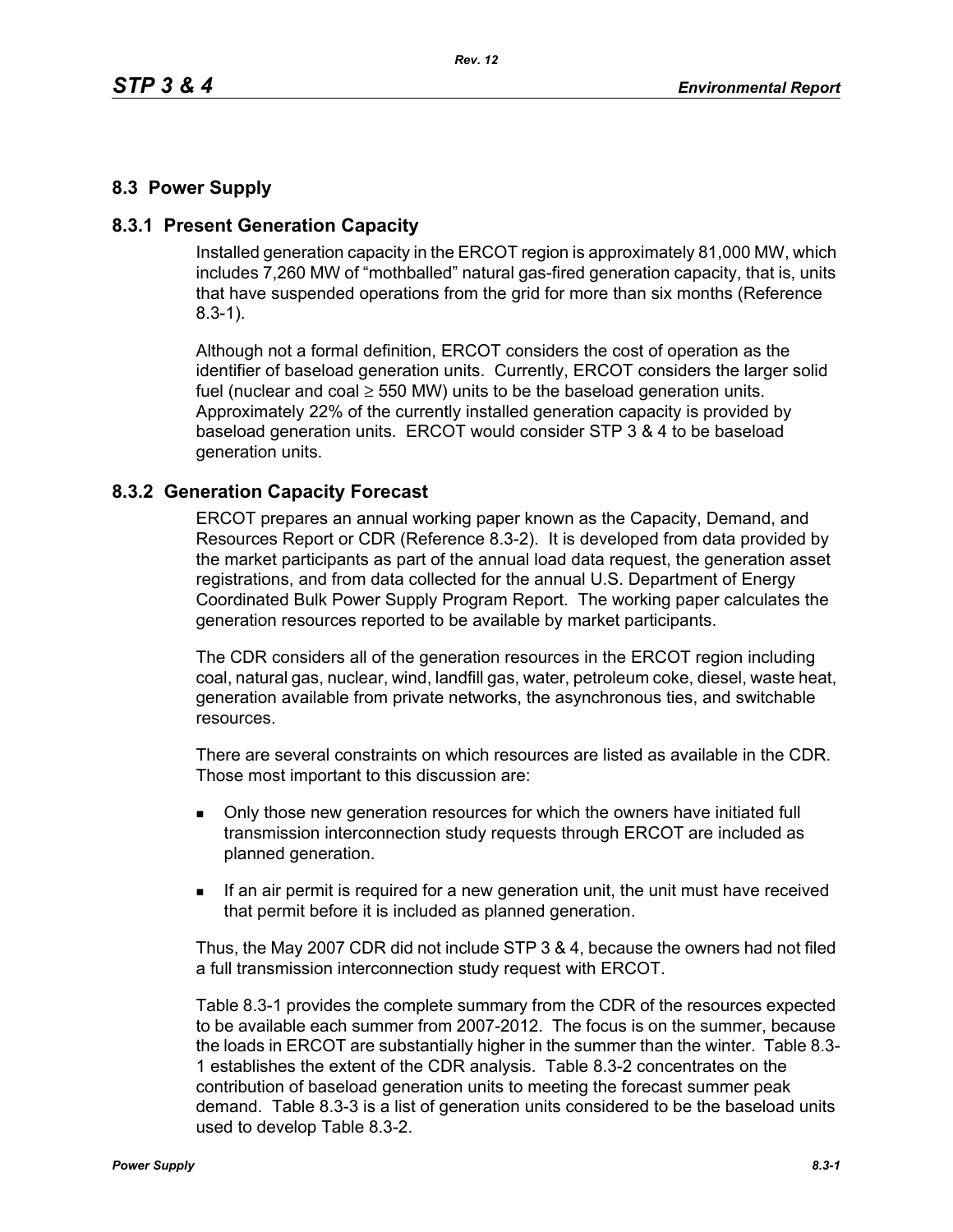Figure 8.3-1 is contained in the CDR and provides the ERCOT generation capacity projections for 2012-2027. The program that develops the curves takes many factors into consideration:

- **Increasing age of generation units, which may lead to inefficiency, increased** outage time, or reduced output capacity
- New units being connected to the grid (capacity and date) based on market participants' reported plans
- Units being decommissioned (capacity and date) in accordance with market participants' reported plans
- Units being mothballed (capacity and date) based on market participants' reported plans
- Units being taken out of mothballed status and reconnected to the grid (capacity and date) based on market participants' reported plans

The figure provides three possible capacity scenarios based on the aging of existing units to assist the market participants in making sound economic decisions. Based on company operating experience and specific economic constraints, some market participants may choose to not operate their units past thirty years, some past forty years, or some past fifty years. The three aging scenarios allow the market participants to understand the forecast generation capacity with and without units of various ages. This provides the market participants flexibility in their economic decisions.

ERCOT does not dictate to the market participants which units should be mothballed, or when mothballed units should be returned to the grid, or when new units should be planned and constructed. ERCOT relies on market economic forces to provide the market participants with the impetus to make such economic decisions. ERCOT simply provides as much information as possible to assist the market participants in making good economic decisions that will benefit the whole ERCOT region.

### **8.3.3 References**

- 8.3-1 ERCOT Report on Existing and Potential Electric System Constraints and Needs, December 2006, available at http://www.ercot.com/news/presentations/2006/2006\_ERCOT\_Reports\_T ransmission Constraints and Needs.pdf.
- 8.3-2 Report on the Capacity, Demand, and Reserves in the ERCOT Region, May 2007, available at http://www.ercot.com/news/presentations/2007/07CDR05172007-final.xls.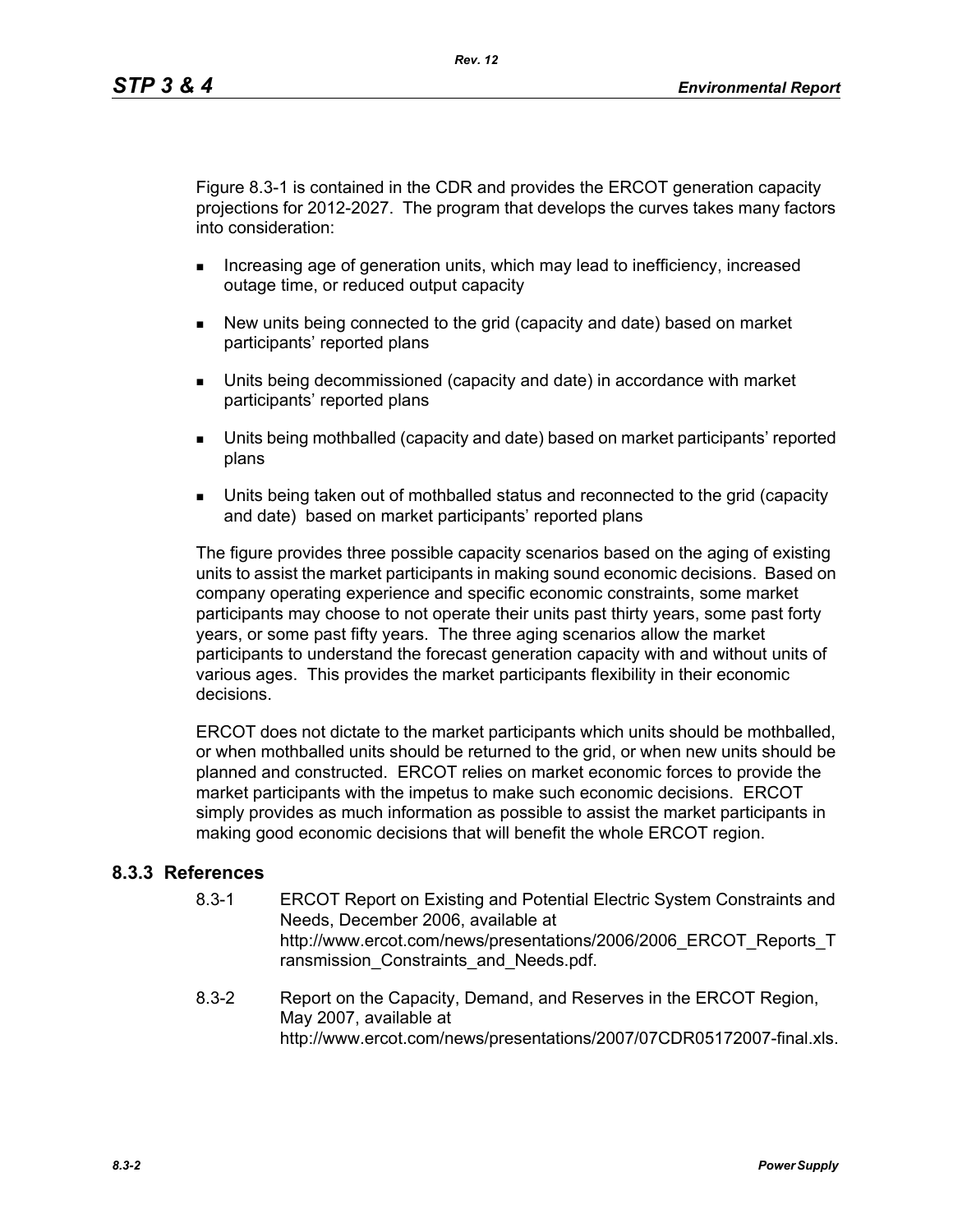| <b>Resources:</b>                                                | 2007   | 2008   | 2009   | 2010     | 2011   | 2012     |
|------------------------------------------------------------------|--------|--------|--------|----------|--------|----------|
| Installed Capacity, MW                                           | 61,424 | 61,424 | 61,424 | 61,424   | 61,424 | 61,424   |
| Capacity from Private Networks, MW                               | 6,513  | 6,217  | 6,217  | 6,217    | 6,217  | 6,217    |
| Effective Load-Carrying Capability (ELCC) of Wind Generation, MW | 298    | 298    | 298    | 298      | 298    | 298      |
| RMR Units under Contract, MW                                     |        | 169    | 169    | 169      | 0      | $\Omega$ |
| <b>Operational Generation, MW</b>                                |        | 68,108 | 68,108 | 68,108   | 67,939 | 67,939   |
|                                                                  |        |        |        |          |        |          |
| 50 % of Non-Syncronous Ties, MW                                  | 553    | 553    | 553    | 553      | 553    | 553      |
| Switchable Units, MW                                             | 2,848  | 2,848  | 2,848  | 2,848    | 2,848  | 2,848    |
| Available Mothballed Generation, MW                              | 165    | 510    | 419    | 594      | 558    | 522      |
| Planned Units (not wind) with Signed IA and Air Permit, MW       | 0      | 550    | 550    | 550      | 1,300  | 2,100    |
| ELCC of Planned Wind Units with Signed IA, MW                    | 0      | 171    | 174    | 174      | 174    | 174      |
| <b>Total Resources, MW</b>                                       | 71,970 | 72,740 | 72,652 | 72,827   | 73,372 | 74,136   |
|                                                                  |        |        |        |          |        |          |
| less Switchable Units Unavaialble to ERCOT, MW                   | 158    | 317    | 317    | $\Omega$ | 0      | $\Omega$ |
| less Retiring Units, MW                                          | 0      | 375    | 375    | 433      | 433    | 433      |
| <b>Resources, MW</b>                                             | 71,812 | 72,048 | 71,960 | 72,394   | 72,939 | 73,703   |

Reference 8.3-2

|  | Table 8.3-2 Forecast Summer Capacity, Baseload Generation Units Only |  |  |  |  |
|--|----------------------------------------------------------------------|--|--|--|--|
|--|----------------------------------------------------------------------|--|--|--|--|

|                                                       | 2007   | 2008   | 2009   | 2010   | 2011   | 2012   |
|-------------------------------------------------------|--------|--------|--------|--------|--------|--------|
|                                                       |        |        |        |        |        |        |
| <b>Resources, MW</b>                                  | 71,812 | 72,048 | 71,960 | 72,394 | 72,939 | 73,703 |
|                                                       |        |        |        |        |        |        |
| <b>Baseload Generation, MW</b>                        | 17,621 | 17,621 | 19,057 | 19,998 | 21,378 | 22,178 |
|                                                       |        |        |        |        |        |        |
| % of Resources that are<br><b>Baseload Generation</b> | 24.5%  | 24.5%  | 26.5%  | 27.6%  | 29.3%  | 30.1%  |
|                                                       |        |        |        |        |        |        |

Compiled from Reference 8.3-2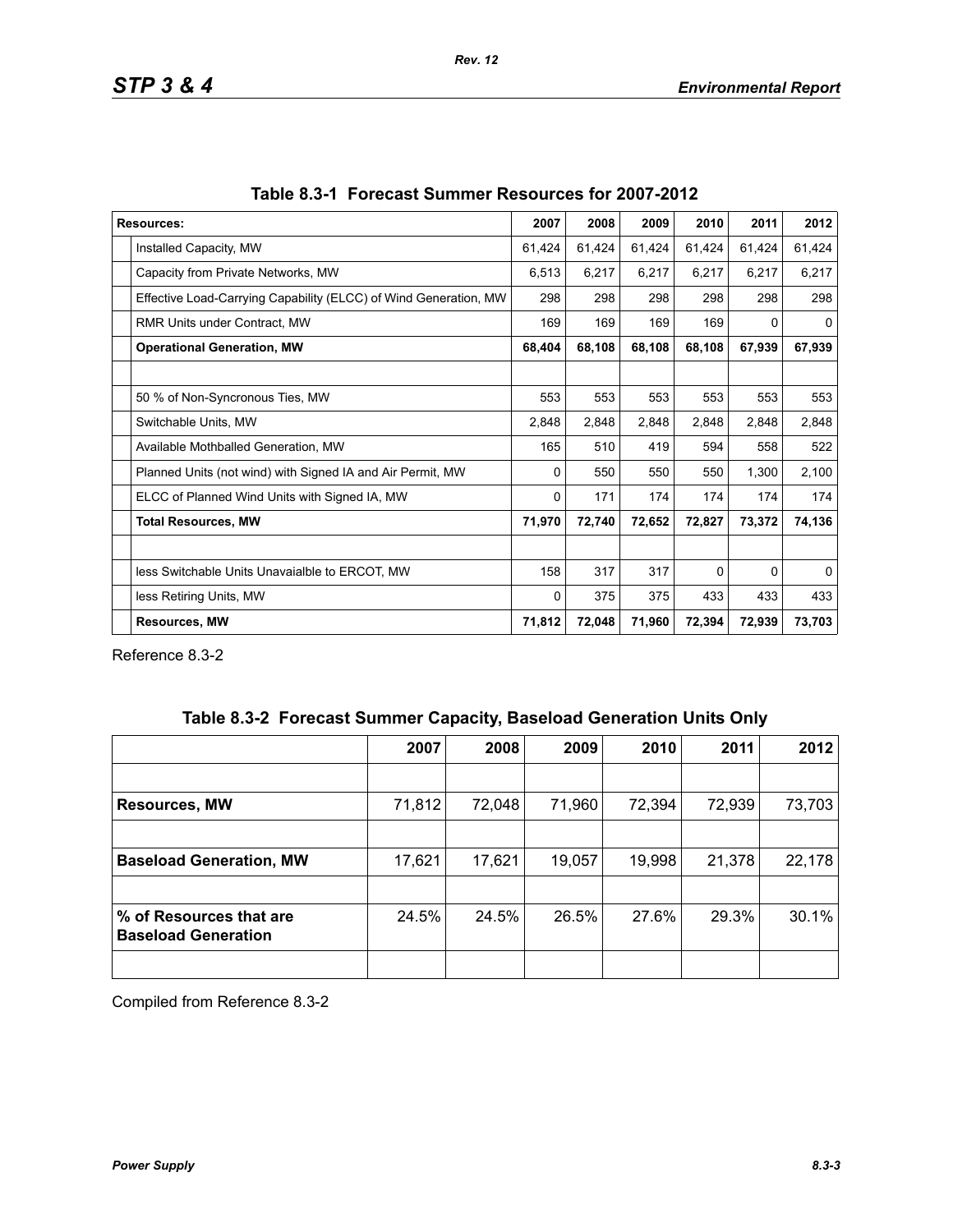|                           | <b>Summer Capacity, MW</b> |        |        |        |        |        |
|---------------------------|----------------------------|--------|--------|--------|--------|--------|
| <b>Unit Name</b>          | 2007                       | 2008   | 2009   | 2010   | 2011   | 2012   |
| Big Brown 1               | 597                        | 597    | 597    | 597    | 597    | 597    |
| Big Brown 2               | 610                        | 610    | 610    | 610    | 610    | 610    |
| Coleto Creek 1            | 633                        | 633    | 633    | 633    | 633    | 633    |
| Comanche Peak 1           | 1,164                      | 1,164  | 1,164  | 1,164  | 1,164  | 1,164  |
| Comanche Peak 2           | 1,164                      | 1,164  | 1,164  | 1,164  | 1,164  | 1,164  |
| Fayette Power Project 1   | 596                        | 596    | 596    | 596    | 596    | 596    |
| Fayette Power Project 2   | 608                        | 608    | 608    | 608    | 608    | 608    |
| JK Spruce 1               | 560                        | 560    | 560    | 560    | 560    | 560    |
| Limestone 1               | 826                        | 826    | 826    | 826    | 826    | 826    |
| Limestone 2               | 853                        | 853    | 853    | 853    | 853    | 853    |
| Martin Lake 1             | 799                        | 799    | 799    | 799    | 799    | 799    |
| Martin Lake 2             | 795                        | 795    | 795    | 795    | 795    | 795    |
| Martin Lake 3             | 804                        | 804    | 804    | 804    | 804    | 804    |
| Monticello 1              | 560                        | 560    | 560    | 560    | 560    | 560    |
| Monticello 2              | 579                        | 579    | 579    | 579    | 579    | 579    |
| Monticello 3              | 808                        | 808    | 808    | 808    | 808    | 808    |
| Oklaunion 1               | 629                        | 629    | 629    | 629    | 629    | 629    |
| South Texas 1             | 1,282                      | 1,282  | 1,282  | 1,282  | 1,282  | 1,282  |
| South Texas 2             | 1,282                      | 1,282  | 1,282  | 1,282  | 1,282  | 1,282  |
| W A Parish 5              | 657                        | 657    | 657    | 657    | 657    | 657    |
| W A Parish 6              | 645                        | 645    | 645    | 645    | 645    | 645    |
| W A Parish 7              | 567                        | 567    | 567    | 567    | 567    | 567    |
| W A Parish 8              | 603                        | 603    | 603    | 603    | 603    | 603    |
| Oak Grove 1               |                            |        | 855    | 855    | 855    | 855    |
| Sandow 5                  |                            |        | 581    | 581    | 581    | 581    |
| Oak Grove 2               |                            |        |        | 855    | 855    | 855    |
| Comanche Peak 1&2 Upgrade |                            |        |        | 86     | 86     | 86     |
| J K Spruce 2              |                            |        |        |        | 750    | 750    |
| Twin Oaks 3               |                            |        |        |        | 630    | 630    |
| Sandy Creek 1             |                            |        |        |        |        | 800    |
|                           | 17,621                     | 17,621 | 19,057 | 19,998 | 21,378 | 22,178 |

# **Table 8.3-3 Baseload Generation Units for Summer Capacity Forecast**

Compiled from Reference 8.3-2